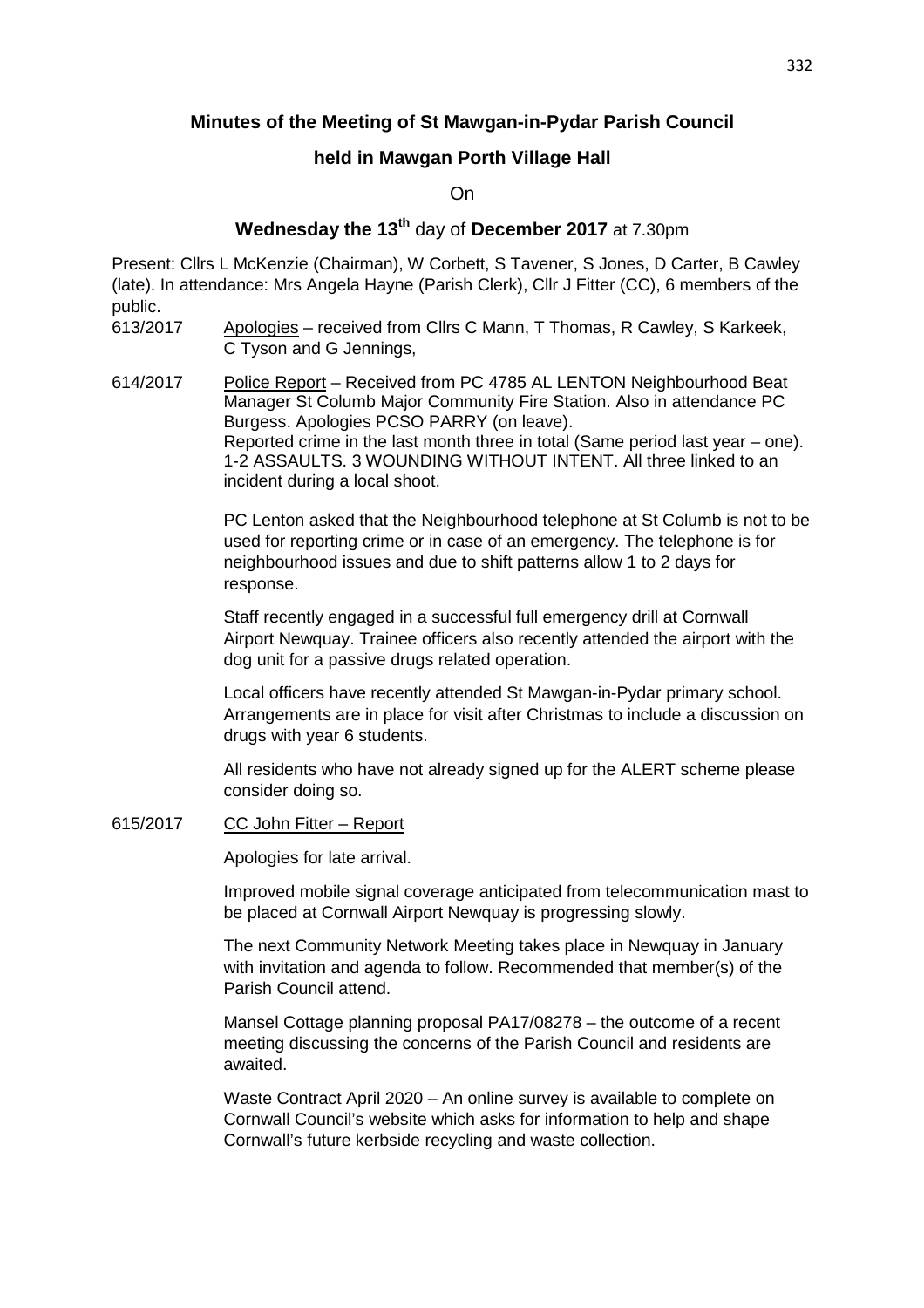#### 616/2017 Members' interests

- a) Declarations of interest from members relating to items on the agenda: Cllr S Tavener 8 a (i) and (ii)
- b) Written requests for dispensations or interests None
- c) Written statements from members expressing interests in an agenda item - None

## 617/2017 Public Participation

### **Cllr S Tavener left the room at this juncture**

Mr S Bott acting for Mr S Tavener spoke in support of applications 8 a (i)  $-$ PA17/09687 and 8 a (ii) PA17/09689.

 Mr Murrish and Mrs Gwilliam spoke against applications 8 a (i) PA17/09687 and 8 a (ii) PA17/09689.

### **Cllr S Tavener returned to the room**

Mr S Gardner reminded those present, that the period for representation about, or comment to, the Making of Definitive Map Modification Order WCA 573 (Rectory Lane – Addition of Restricted Byway), must be submitted to the Cornwall Council by the  $10<sup>th</sup>$  January 2018, latest.

- 618/2017 Minutes of the last meeting Proposed by Cllr S Jones and seconded by Cllr W Corbett and **resolved** to accept the minutes of the November meeting as a true record and were duly signed by the Cllr L McKenzie.
- 619/2017 Clerk's report The report had been circulated prior to the meeting. Cllr W Corbett drew attention to the recharge costs of the May 2017 election (St Mawgan ward - contested and Trenance ward - returned), totalling £1888.21. Thus, highlighting the costs involved in the event of any subsequent by-election.
- 620/2017 (a) Planning New applications to discuss and decide on response to Cornwall Council.

### **Cllr S Tavener left the room at this juncture**

- i **PA17/09687** Applicant Mr Steve Tavener Sun Haven Valley Ltd. Proposal: Use of land for the stationing of 15 static holiday caravans and 15 holiday lodges, provision of access and car parking. Location: Land East of Sun Haven Valley Caravan Park Mawgan Porth. It was **resolved** to defer a decision pending a report from Cornwall Council (CC) Highways division and to receive clarification from Planning Department regarding the relevance of Policy 7 of Cornwall Local Plan Strategic Policies 2010-2030 to the proposal.
- ii **PA17/09689** Applicant: Mr Steve Tavener Sun Haven Valley Ltd. Proposal: Extension to existing games room to create larger space. Location: Sun Haven Valley Holiday Park Road from Mawgan Porth Hill to Mawgan Porth Holiday Park Mawgan Porth Newquay. It was **resolved** no objection.

#### **Cllr S Tavener returned to the room**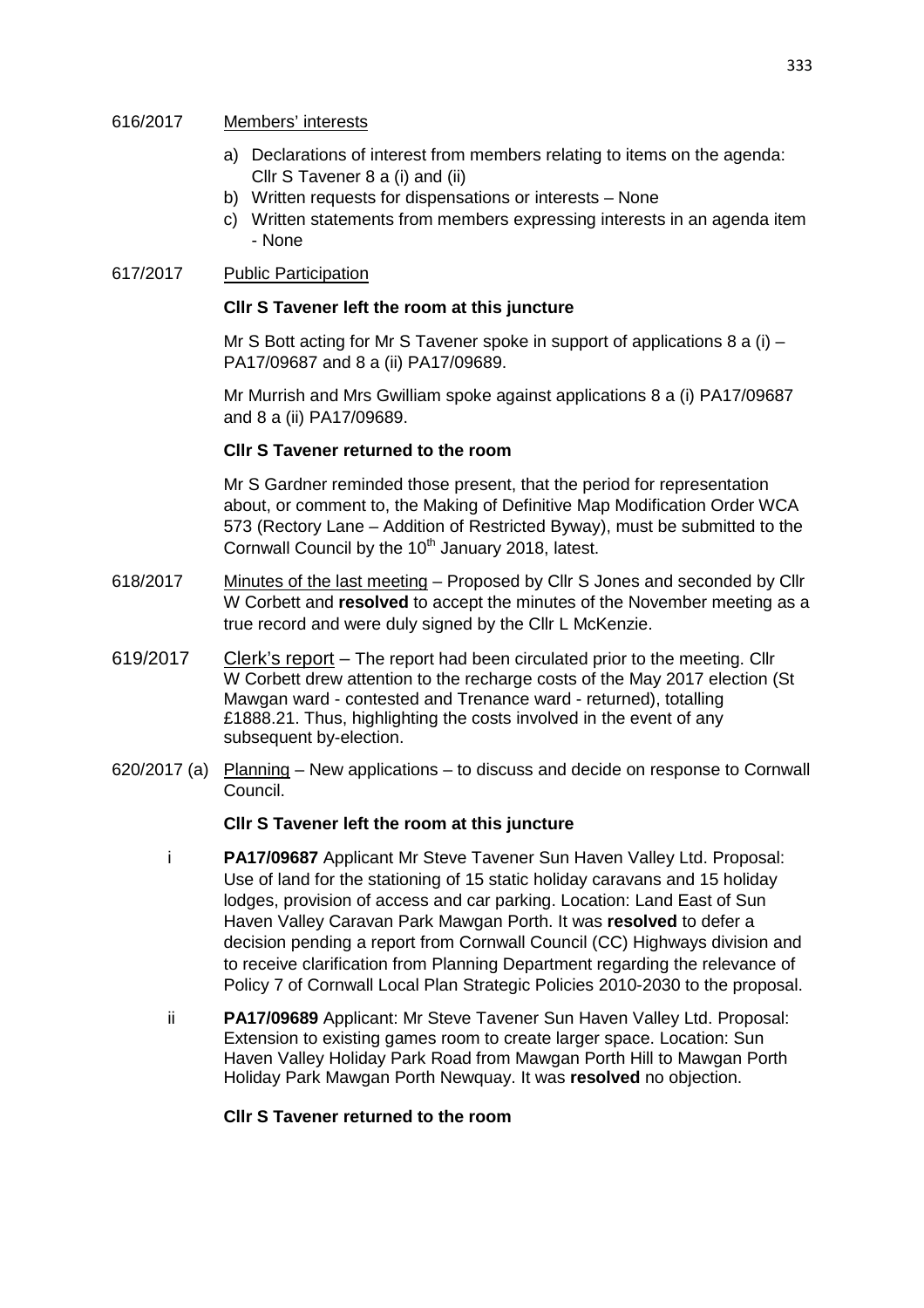- iii **PA17/10430.** Applicant Mr Peter Stiff. Proposal: Partial demolition of existing garage and erection of new garage with roof terrace. Location: Rosteague Mawgan Porth. It was **resolved** no objection.
- iv **PA17/03215/PREAPP**. Applicants: Mr R Metcalfe and Ms J Salmon. Preapplication advice for demolition of existing building to provide 3no 4-bedroom houses. Location: Gem House Trenance Mawgan Porth TR8 4BY. It was **resolved** that the Clerk makes a comment to CC Planning Department that with regard to Policy 12 of the Cornwall Local Plan 2010-2030, the Parish Council would not support a full planning application.
- 620/2017 (b) Any other planning applications received from Cornwall Council by the time of the meeting.

**PA17/10978**. Applicant Mr G Lay. Proposal: Extension of Stables for the Livery enterprise. Location: Gluvian Farm Mawgan Porth. Deferred until January 10<sup>th</sup>.

 **PA17/10980.** Applicant: Mr G Lay Proposal: Application for erection of dwelling and partial demolition of existing stables. Location: Gluvian Farm Mawgan Porth. Deferred until January 10<sup>th</sup>.

> **PA17/11075.** Applicant: Mr Ryan Devonshire. Proposal: Demolition of existing buildings and construction of commercial premises. Location: Watergate Bay Riding Centre (B3276 between Tregurrian Hill and Junction North of Penvose Farm) Tregurrian Newquay. Deferred until January 10<sup>th</sup>.

620/2017 (c) Advices and decisions by Cornwall Council – circulated prior to meeting.

- i **PA17/02160 APPROVED** Applicant: Mr Nigel Griffiths Proposal: Removal of condition 6 (holiday occupancy) in respect of decision PA12/02093 dated 10.03.13 to allow the development of 8 dwellings without restriction on their occupancy and Variation of condition 2 (plans approved) of decision PA12/02093 to allow alterations to design of units. Location: The Riviera Mawgan Porth Hill Mawgan Porth Newquay TR8 4BA
- ii **PA17/07866 APPROVED** Applicant: Mr Rolf Munding. Proposal: Construction of single storey side extension, dormer windows to front and rear, replacement greenhouse (existing greenhouse to be demolished), together with other internal and external alterations. Location: Whitewater Farm St Columb Cornwall TR9 6DR
- iii **PA17/02686/PREAPP Closed advice given.** Applicant: Ms C Makepeace. Proposal: Pre- application advice for proposed dwelling in garden of summerhouse. Location: Summer House Winsor Lane St Mawgan Newquay **Cornwall**

Following received after posting of Agenda

- iv **PA17/07222 APPROVED** Applicant: Mrs B Cawley. Proposal: Form bay window on front of property. Location: 13 Council Houses Carloggas St Mawgan.
- v **PA17/05048 APPROVED** Applicant: Mr David Phillips. Proposal: Application for removal of condition 6 on Decision Notice No. C2/96/13/00158 for Permanent use of land as tented camping motorised caravan and touring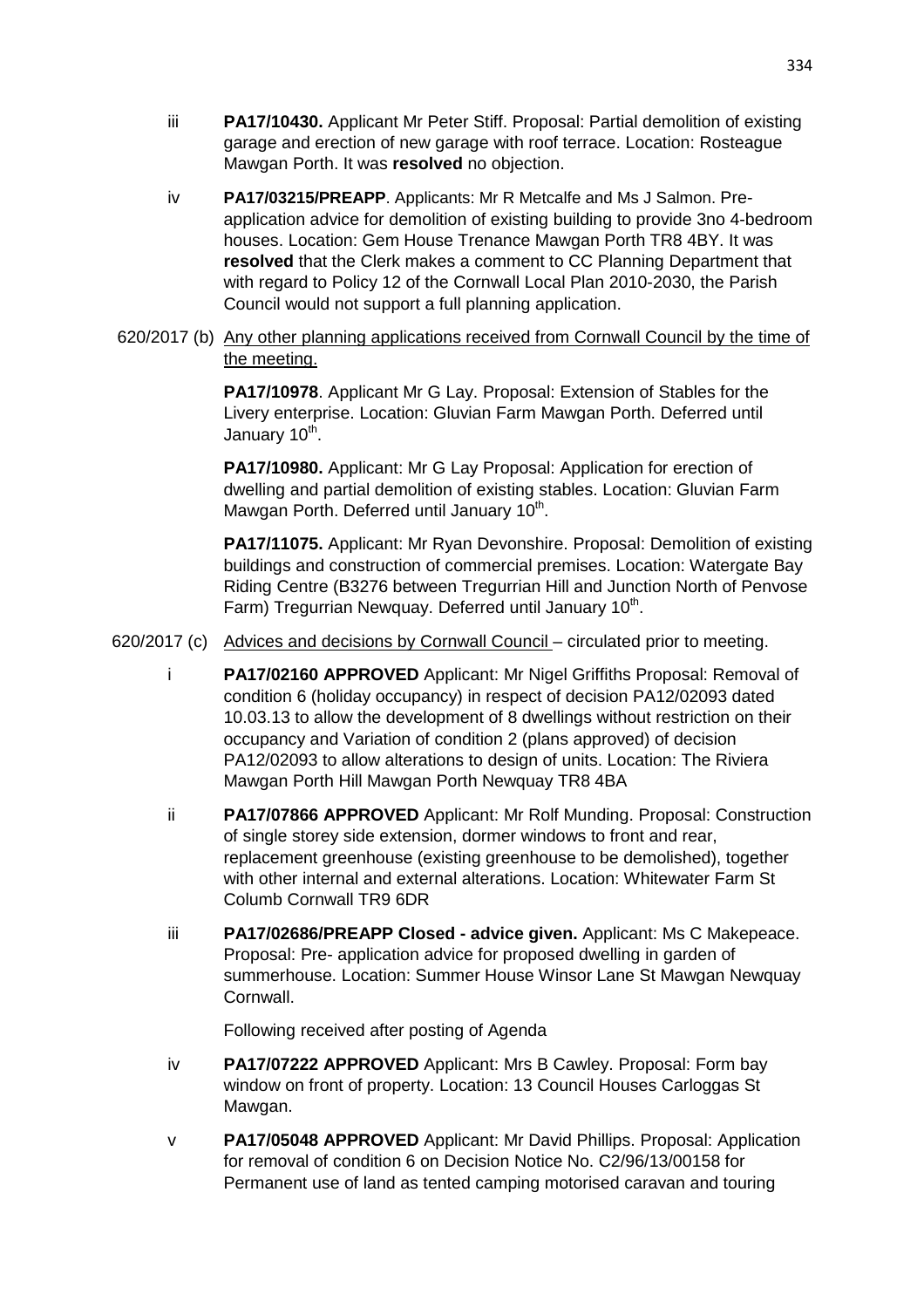caravan site (Condition 6 states:- No tents, motorised caravans or touring caravans shall be placed within 50 feet of the western boundary of part O.S. Nos 382 and 383). Location: Trevarrian Holiday Park Trevarrian TR8 4AQ.

- vi **PA17/04998 APP/D0840/W/17/3188738 Appeal to CC decision to refuse**. Appellant: Mr Nick Plant. Proposal: Outline planning permission with all matters reserved: Construction of new dwelling. Location: Land West of Primrose Cottage, St Mawgan TR8 4EN. Representation to be submitted at January meeting.
- 620/2017 (d) Planning Enforcement Issues -

 Land South of Ivy Cottage PA17/10698 – enforcement case closed as height of build found to be 400mm lower than plan.

620/2017 (e) Affordable Housing Report – Andrew George seeks a meeting. Date to be arranged.

> At the Chair's discretion and in accordance with Standing Order 1(a), item 13 (Definitive Map Modification Order: WCA 573 - Rectory Lane), was moved as the next item.

- 621/2017 Definitive Map Modification Order: WCA 573 (Rectory Lane) To consider the formal Order made by Cornwall Council and agree any further action. During the public speaking period Mr Gardner (owner of the lane) would not confirm whether it was his intention to object to Cornwall Council's proposed order to add Church Lane to the Definitive map as a 'restricted byway'. The PC therefore **resolved** to make a formal objection to the proposed order and await developments. If no other party objected to the order, then the PC could consider withdrawing its own objection. However, if other parties objected to the order the PC's objection would enable Rule 6 status at any resultant public inquiry.
- 622/2017 Working groups to receive reports (if any), and agree any necessary action and expenditure:
	- (a) **Amenities**
		- i) Playground Fence no report.
		- ii) Playground Equipment: Sovereign Play Equipment have replaced the rusting fixings and fittings. Clerk to sign off the works.
	- (b) Transport and rights of way
		- i) Footpath: Lower Lanherne Farm 409/28/2 joining 409/28/1, 409/29/2 with 409/29/1 to Middle Lanherne Farm.

Standing Order 3 (e) was suspended to allow Cllr Carter to request that Cllr Fitter appeals to CC for a response to previous communication. Standing Order 3 (e) was resumed.

- ii) Bolingey Lane no report.
- iii) Mawgan Porth/Trenance public footpath signage Cllr D Carter had provided a list of missing signposts. Clerk to contact the Countryside Officer.
- (c) Beach and Environment no report.
- (d) Specific Issue Neighbourhood Plan to agree draft policies. Deferred to **January**